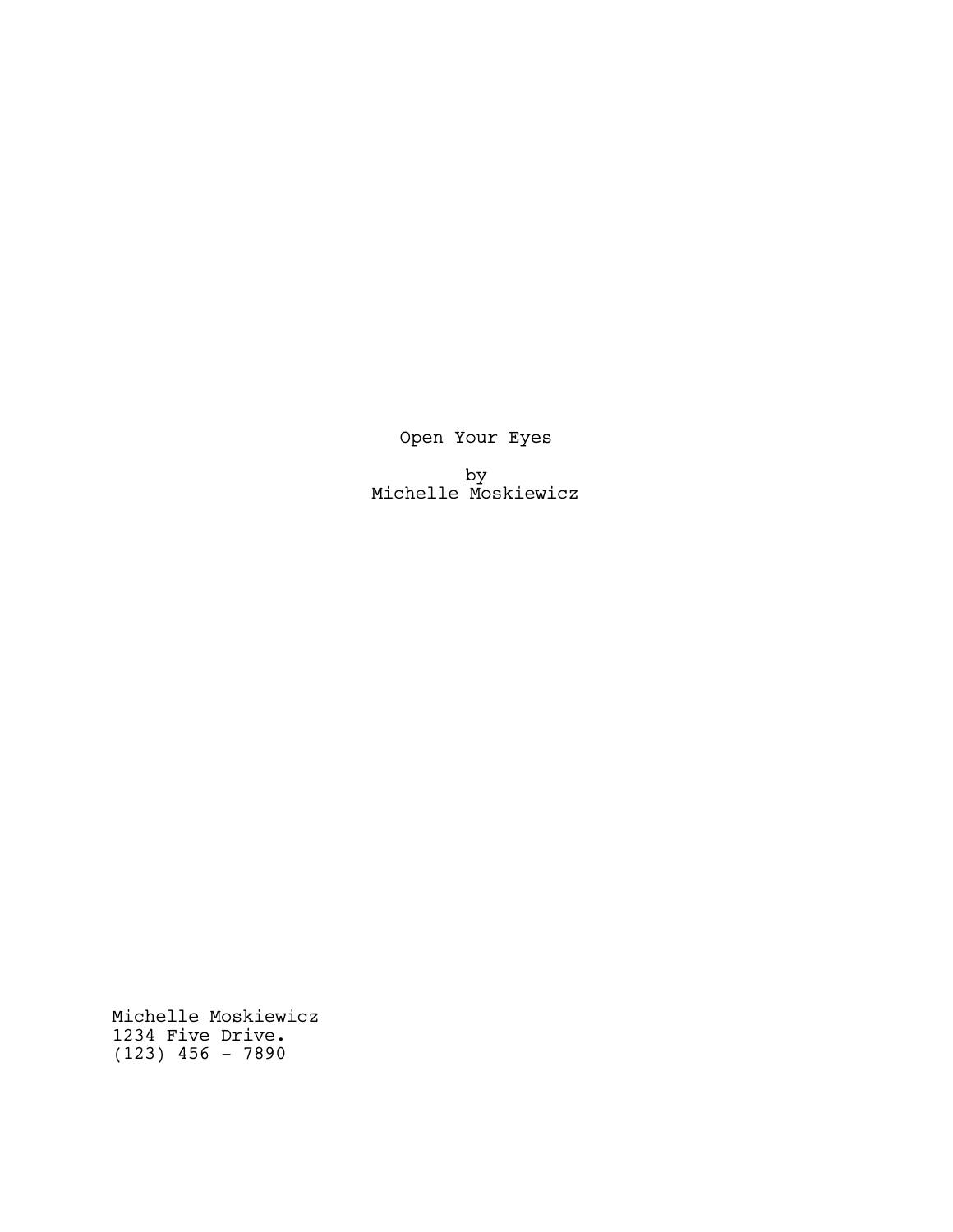EXT. SUBURBAN NEIGHBORHOOD - NIGHT

A man walks out of a blackened fog halfway down the block.

DANIEL GRAY, 26, fit, facial stubble, stumbles down the sidewalk of his lower, middle-class neighborhood. His eyes droop.

Gray trips. He stumbles into a tree, but catches himself. He walks through a yard towards an older, two-story house.

EXT. GRAY HOUSE - PORCH - CONTINUOUS

Gray walks up the steps of the porch, he trips. He pulls his keys from his pocket.

> GRAY Just need to get to bed.

The keys fall. Gray groans and taps the dead porch light. He grips the doorknob. Gray notices the door is already cracked open. The lines on his face go slack.

GRAY (CONT'D)

Wait...

Panic sets in. Gray moves so his back is against the house and nudges on the door. It opens slow. He peers around the door jam.

INT. GRAY HOUSE - ENTRYWAY - CONTINUOUS

Gray's steps are careful as he enters the house. He pulls out a black handgun from a side table.

Gray looks around in the darkness. Gray cocks the handgun, the CLICK echoes.

> BRADLEY (O.S.) Why'd you do it?

Gray spins around. He is face to chest with SERGEANT DOMINIC BRADLEY, 25, tall, broad, dead, wearing USMC camouflage covered in blood.

> GRAY How did you? What are you even doing here?

Bradley's forehead wrinkles, his jaw sets.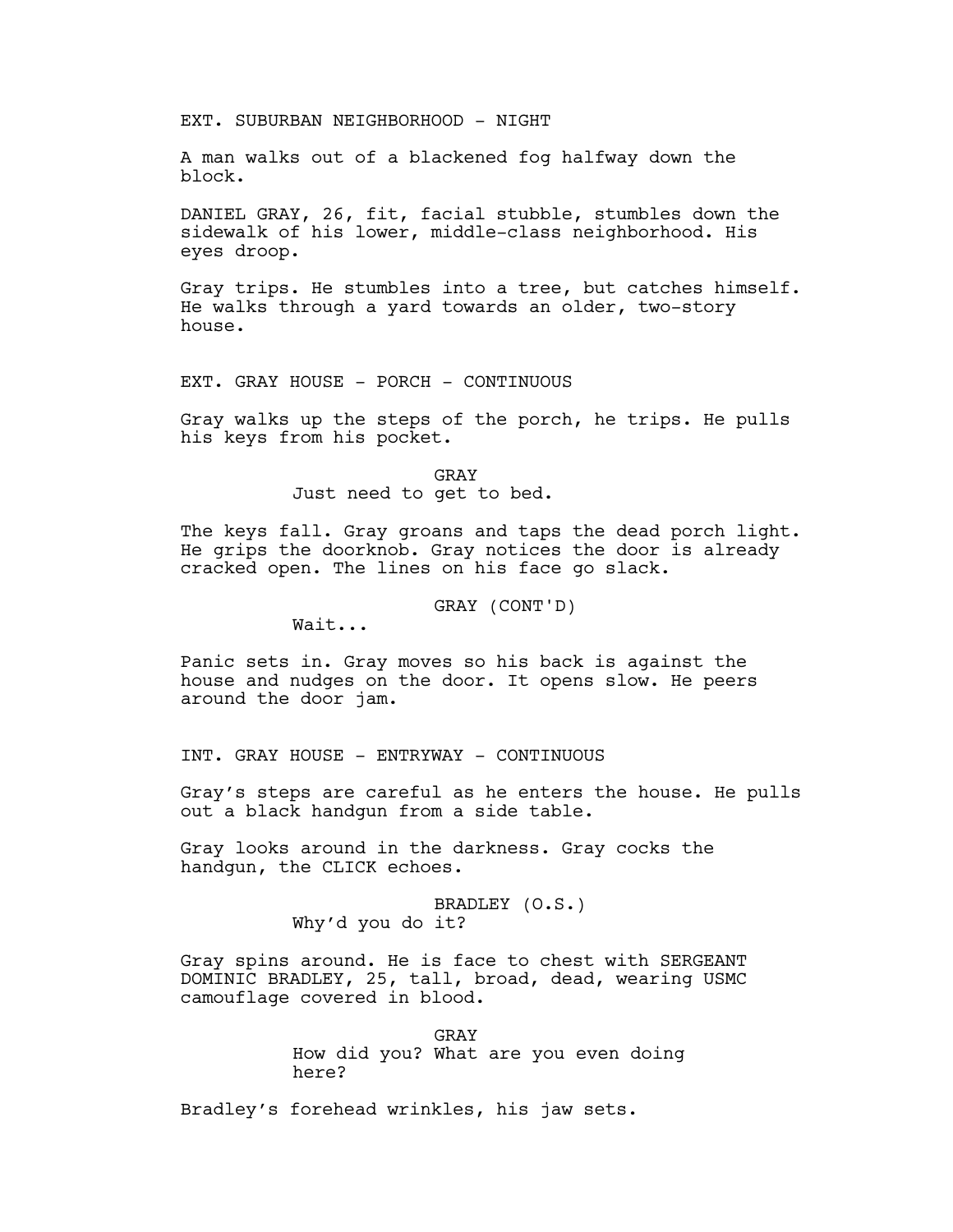BRADLEY Damnit, Doc. Why'd you do it?

Gray looks Bradley up and down. His body sags.

GRAY

Bradley, I told you. I tried. I swear I tried.

Tears fill Gray's eyes.

GRAY (CONT'D)

I did everything I could for you out there, man. I just couldn't get the blood to stop.

BRADLEY You made it back home and this is how you repay us?

Gray hangs his head.

GRAY Are you going to start haunting me at night too?

Bradley is gone.

INT. GRAY HOUSE - KITCHEN - NIGHT

Gray enters a dimly lit kitchen with dirty dishes in the sink and school books, papers all over the table. Gray drops the gun on a stack of mail on the counter.

He looks at the pile of books for a moment then walks to the refrigerator. Taped to the freezer is a photo of Gray and friends on deployment.

He and Bradley have their arms around each other smiling. He opens the freezer and pulls out a bottle of liquor.

He drinks right from the bottle and sits at the table as he looks at his books. He buries his face in his hands.

BEGIN FLASHBACK SEQUENCE:

INT. GRAY HOUSE - BEDROOM - NIGHT

Gray sits on the floor against his bed as he studies. The bedroom is bare, except for a poster, a bed, and a dresser.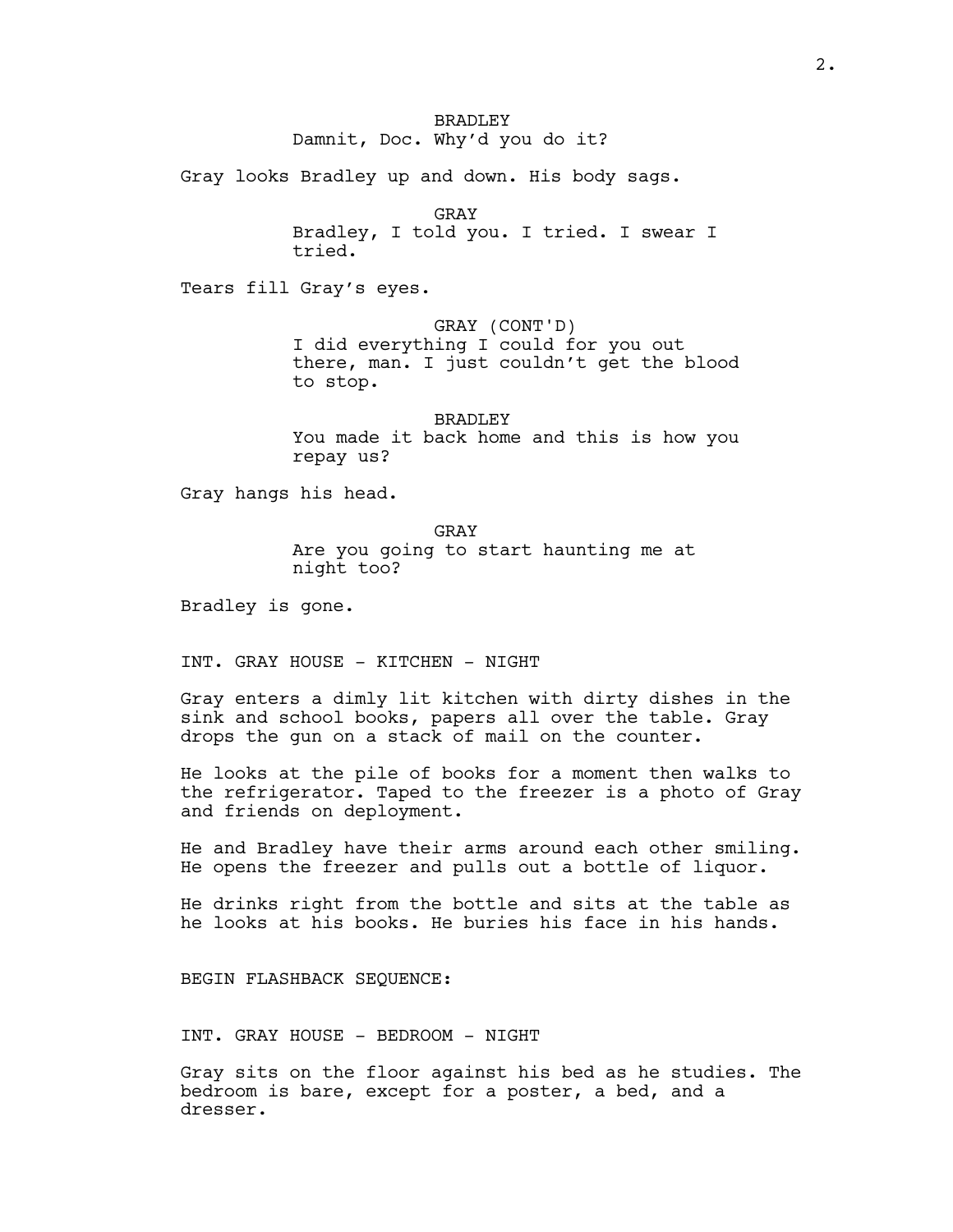Blood seeps onto the notes. Gray looks over and sees JACOBSON, 19, baby faced, bullet hole in his throat, as he lays on the floor. Jacobson begins screaming.

Gray springs into action. He grabs a blanket from the bed to staunch the blood.

> **JACOBSON** (southern drawl) Doc! What happened?

Jacobson coughs blood up into Gray's face.

GRAY Pop shot. Stay down!

**JACOBSON** Don't let me die, Doc.

GRAY I'm working on it, kid. Shh!

Gray holds the sheet in place. He reaches down to grab something, but realizes he is not in his uniform.

He looks around and sees he's still in his room. Gray shakes his head. He wads up the now clean sheet and throws it across the room.

The bloody mess is gone, but Jacobson remains. He lays on the floor of the room writhing.

> JACOBSON Mamaaaa! Mamaaa!

Jacobson claws at Gray's shirt.

JACOBSON (CONT'D) Doc! I want my mama!

GRAY

Your mama ain't here.

Jacobson grabs ahold of Gray's leg. Gray tries to shake him off.

> **JACOBSON** Don't let me die again, Doc.

> > GRAY

You're already dead.

Gray stands and walks across the room to grab a bottle of liquor off of the dresser.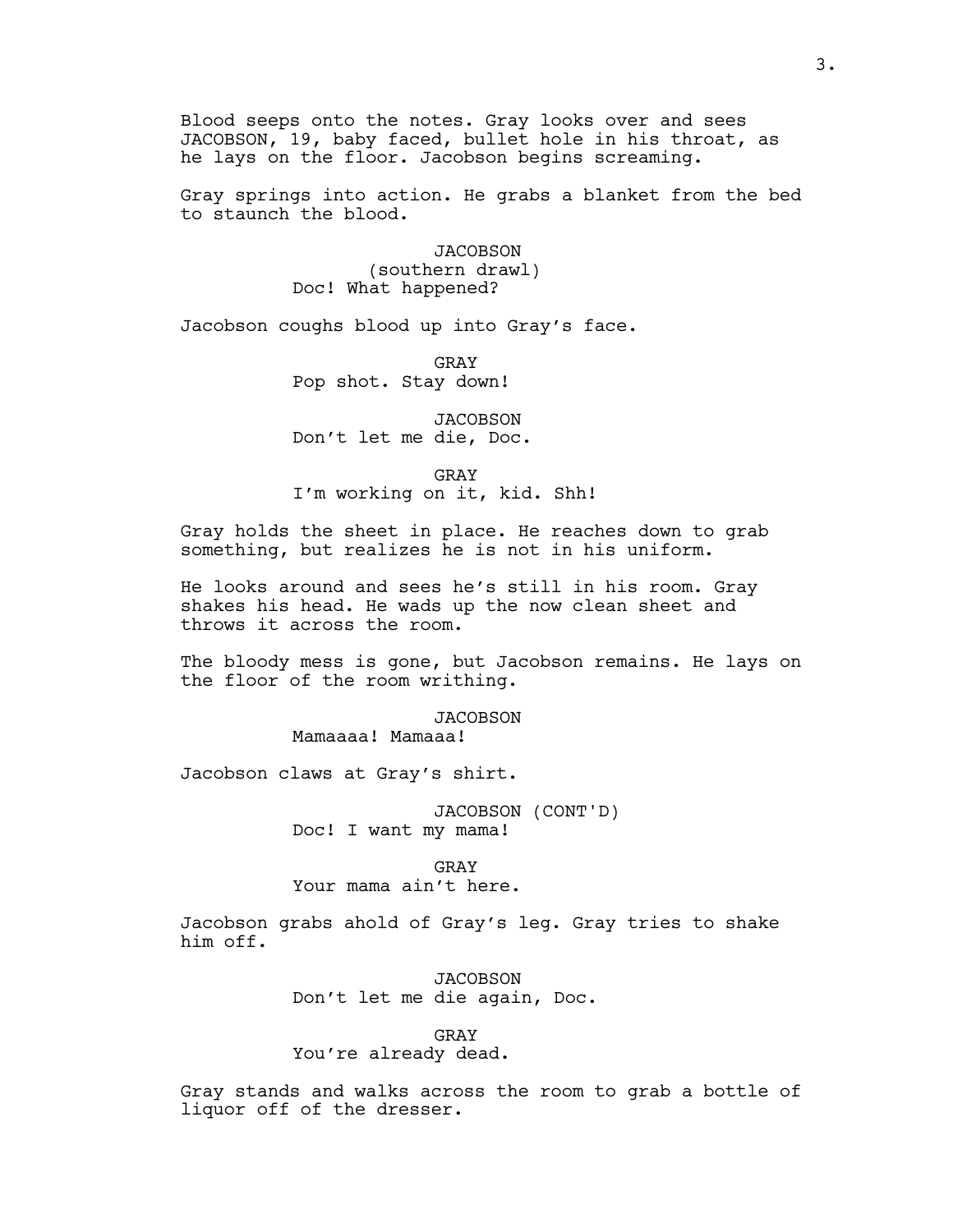He brings it back to his notes, sits, and takes a drink. He looks at Jacobson.

> GRAY (CONT'D) You'll be gone in awhile, kid.

He tips the bottle towards Jacobson in a one sided cheers. Gray takes a longer drink from the bottle and tries to look at his notes again.

Jacobson lies on the floor. His breaths are shallow and ragged.

JACOBSON

(coughing) Mamaaa! Doc. Save me.

Gray looks over at Jacobson with a hopeless expression.

Blood begins to pour from the wound again. Gray cringes and takes another drink. Jacobson holds his neck, blood pools under his fingers.

> JACOBSON (CONT'D) Doc, you let me die.

GRAY Kid, I fought like hell to keep you alive.

**JACOBSON** You know what it's like to die at nineteen?

Jacobson rolls onto his stomach and grabs Gray by the arm. Gray grits his teeth.

> JACOBSON (CONT'D) I came home in a box, Doc. My mama couldn't even look at me, Daddy had to. You were supposed to save us, Doc. You let us die.

Gray grabs a fist full of his own hair.

GRAY I didn't let you die!

INT. GRAY HOUSE - BEDROOM - LATER

Gray sits on the floor. The bottle he was drinking from is empty, a new one sits next to him.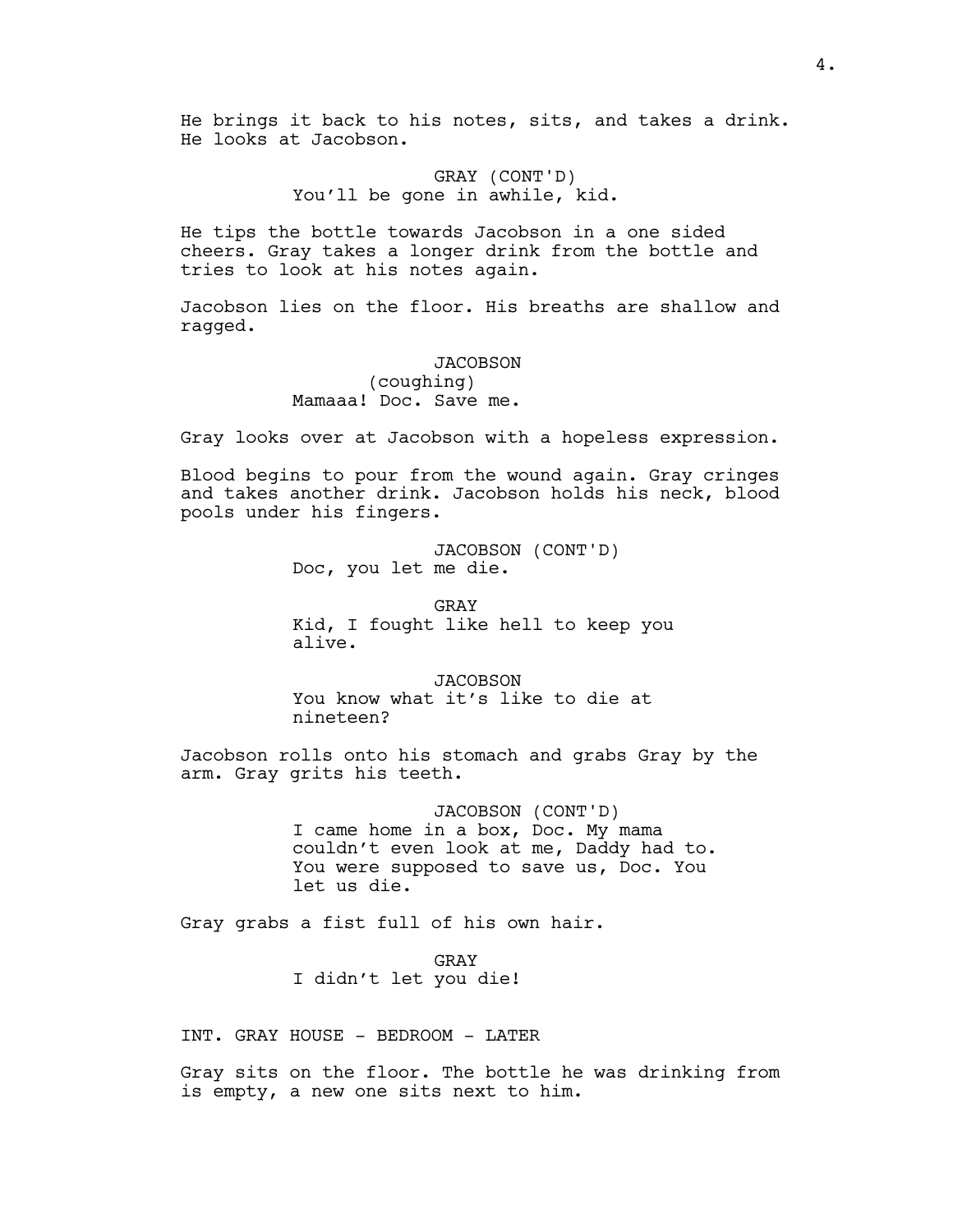Gray hugs his legs. His head rests on his knees. On the other side of him, lays the handgun on the floor.

Jacobson still cries out for his mama to taunt Gray. He reaches over every now and then and grabs Gray's pant leg.

> **JACOBSON** I can't believe we trusted you to have our backs.

Gray tries to ignore Jacobson.

JACOBSON (CONT'D) Do you even remember everyone you let die, Doc? How many was it? How many of us died over there?

Gray looks over to the gun. His hand trembles.

END FLASHBACK SEQUENCE.

INT. GRAY HOUSE - KITCHEN

Gray sits at the kitchen table, bottle in hand.

SIRENS sound in the distance. Gray shakes himself out of the memory. He looks around in the darkness.

FOOTSTEPS echo from the floor above. Gray's eyes narrow at the ceiling.

Gray stands and walks to where he left the pistol. It is gone. He rubs the back of his head. Gray walks back to the table and picks up the bottle.

He turns it to hold it like a club and TAPS it into his palm.

INT. GRAY HOUSE - HALLWAY - NIGHT

Gray enters from the kitchen and looks up the dark stairs. He makes his steps slow and precise.

> BRADLEY (V.O.) You need to open your eyes.

Gray jumps. He looks behind him and sees that Bradley has reappeared.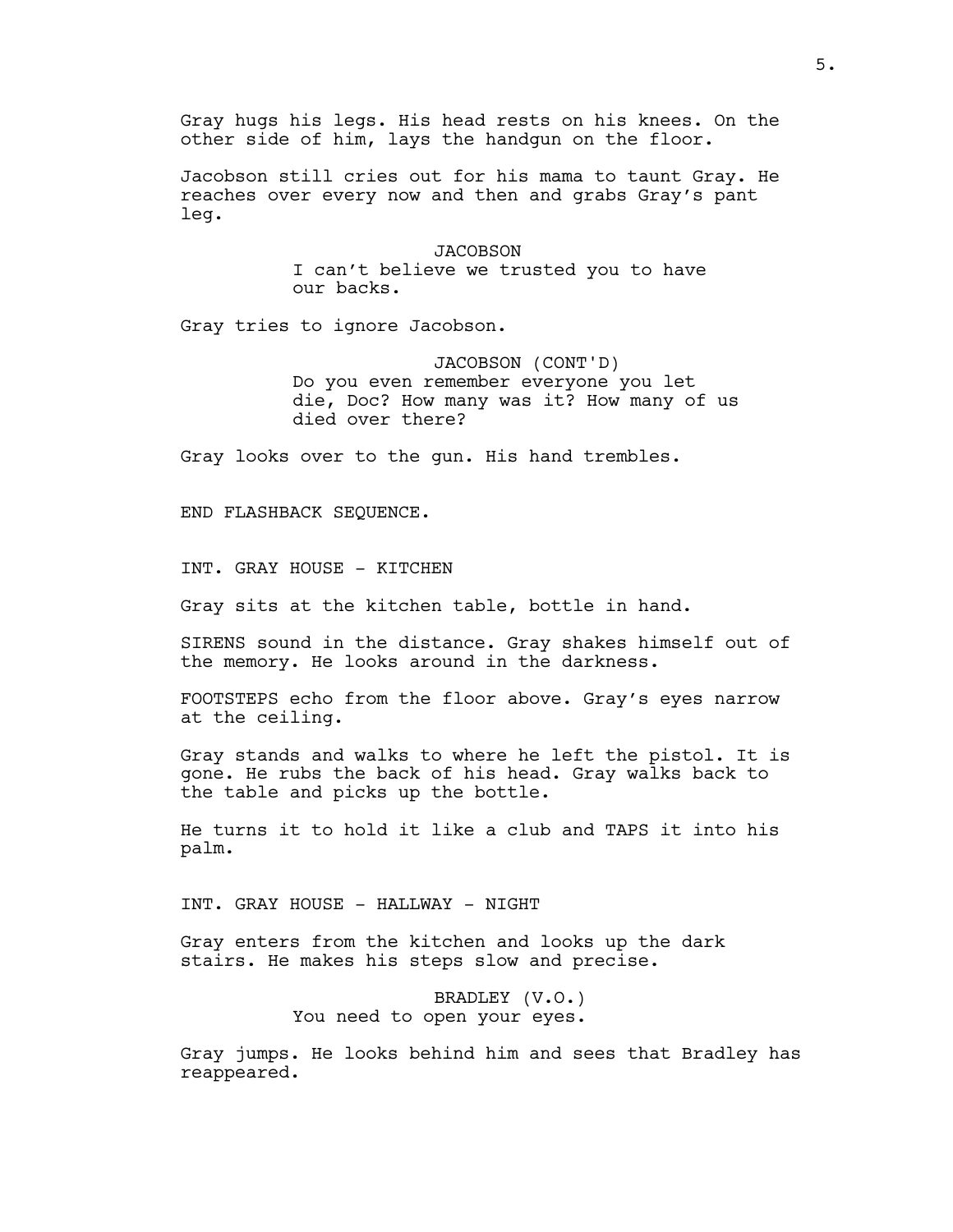GRAY (harsh whisper) Damnit Bradley! Get lost. I don't have time to do this shit right now.

Gray looks back up the stairs. Bradley's eyes follow.

BRADLEY You've got all the time in the world, Brother.

Gray looks over his shoulder to Bradley. Bradley is gone. Gray takes two steps up the stairwell.

MAN 1, tall, wide, with a cell phone in hand, barrels down the stairs past Gray and out the door. Gray squints after the man. He shakes his head.

He sighs and looks up the stairs.

Gray moves to take a drink from the bottle in his hand. He sees that it is gone. Gray stares at his empty hand. He looks down the stairs behind him.

GRAY

I need to quit drinking.

Gray rubs his eyes and trudges up the rest of the stairs. He stops in front of a closed bedroom door.

Jacobson leans against the wall next to the door with a grin. Blood seeps from the hole in his throat down onto his uniform.

SIRENS get louder.

JACOBSON

You know, I remember you being the last face I saw when all I wanted was my mama.

Gray's attention turns from the door to Jacobson.

GRAY

I just wanted to help people.

Jacobson snorts.

JACOBSON

You couldn't help me or any of the others who died.

GRAY I tried everything I could. For you, for Bradley, for all of them.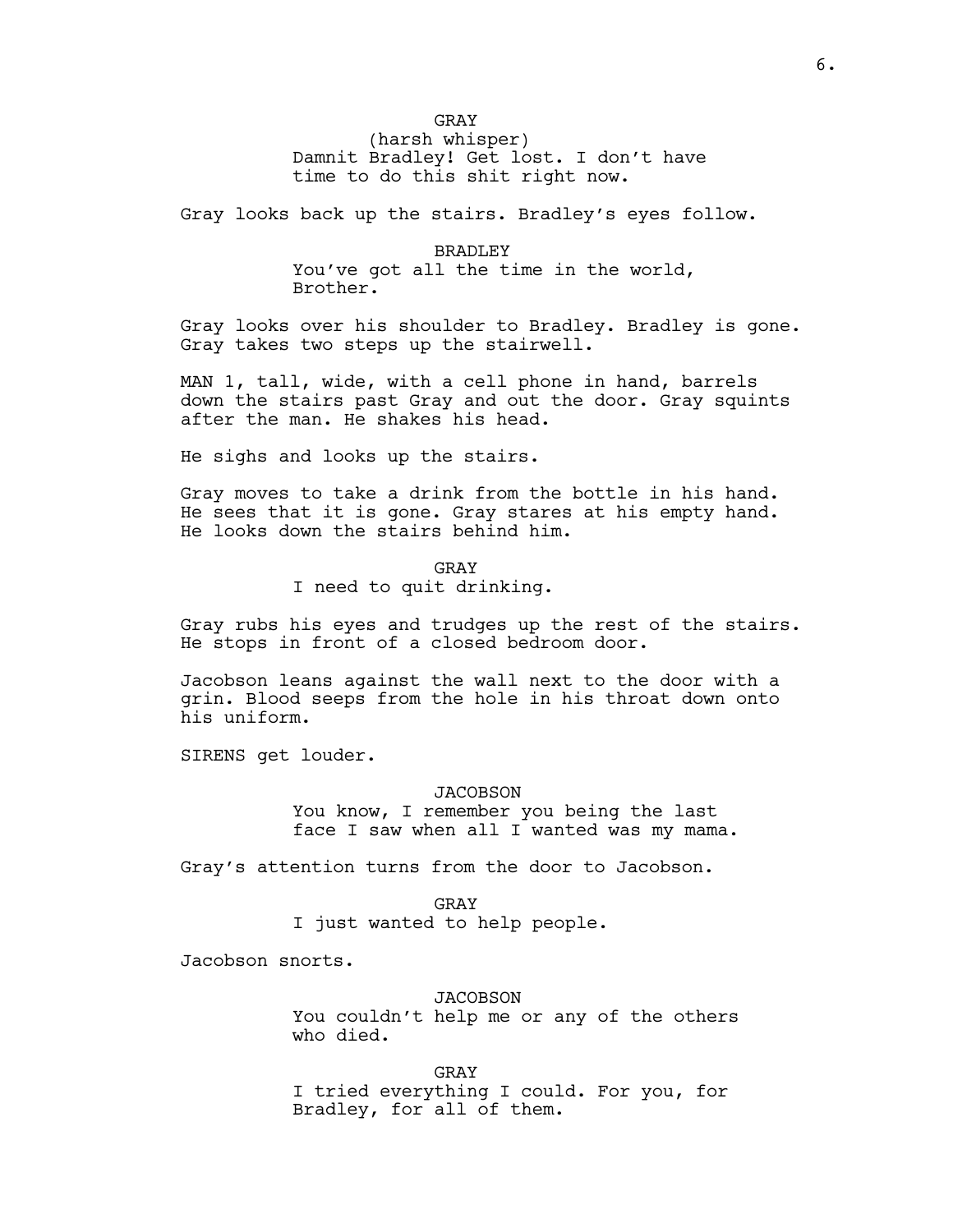**JACOBSON** And still, we're the ones who died. You came home to live your pathetic life.

Gray's hands ball into fists.

GRAY I didn't let you die!

Jacobson rolls his eyes, the smirk returns.

BRADLEY Open your eyes, kid.

Bradley is beside him.

GRAY What do you mean? They're open. I see you.

JACOBSON He can't see past his own failures.

GRAY I know I failed. I failed at saving you.

BRADLEY You only failed yourself.

JACOBSON You failed at everything. You couldn't even save yourself.

Gray roars and goes for Jacobson. Jacobson disappears.

Bradley's arm wraps around Gray's shoulder. Gray glances up at Bradley. He sees the bullet holes in Bradley's chest.

> GRAY I did try. It was just too much blood.

Bradley nods.

GRAY (CONT'D) It was all just too much.

Red and white lights flash through the windows. The SIRENS are right outside the house. Gray pushes the bedroom door open.